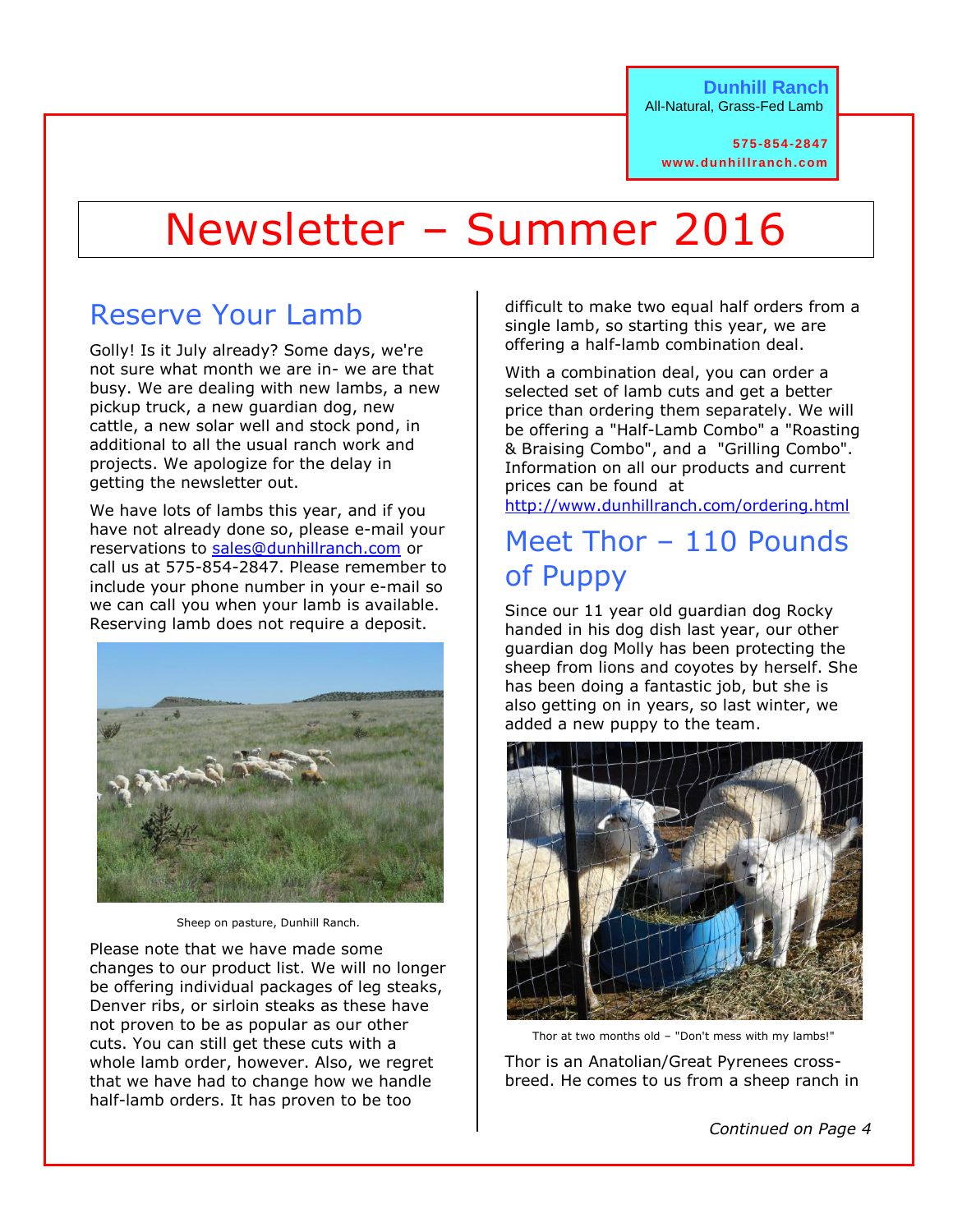## Masaman Lamb Curry with Sweet Potatoes and Peas

This recipe was adapted from one created by [Spirit House](http://www.spirithouse.com.au/) restaurant and cooking school. There are a couple of unusual ingredients, but they can be found in most Asian food stores. We found them at **Ta Lin** in Albuquerque. They also have a store in Santa Fe.

This Thai-style curry is a wonderful blend of sweet, spicy, and savory flavors. It is supposed to taste better the second day, but we have never managed to put the theory to the test, as there are never any leftovers.

Serves 4 normal people, or 2 greedy ones

#### **Ingredients**

- 2 Tbs vegetable oil 1 lb boneless lamb leg meat, diced 1 large onion, diced 1 large sweet potato, diced 1 can coconut milk (14oz) 2 Tbs Masaman curry paste (comes in a can) ½ cup roasted peanuts 2 Tbs sugar 2 Tbs fish sauce 1 Tbs lime juice 1 cup frozen peas
- **Technique**

Heat the oil in a wok or large frying pan and sear the meat on high heat. Add the onion, cooking for about a minute. Add enough water to cover, bring it to boil and simmer for 15 minutes. Add the potatoes, cover the pan with a lid or foil, and simmer until potatoes are partially cooked. Strain out the meat and vegetables, and save the broth.

Place the thick cream from the top of the coconut milk can in your pan and then stir in the curry paste, cooking on low heat for 5 minutes. Mix in the potatoes, meat, and peanuts. Stir in the remainder of the coconut milk, add sugar, fish sauce and lime juice. Stir until the sugar is dissolved.

If necessary, stir in as much of the saved broth to thin the sauce to your taste. Simmer until the potatoes are cooked through. Five minutes before serving, stir in the frozen peas. Serve with steamed rice.

# Grilled Leg of Lamb with Thyme and Allspice

It's summer time and the lambin' is easy...

While lamb is not usually considered a summertime dish, we really like lamb grilled over charcoal, and summer is when we do almost all our grilling. Served with roasted vegetables and some rice or couscous, this lamb dish is a perfect accompaniment to that chilled glass of white wine in your hand!

Adapted from a recipe that appeared in *[Gourmet](http://www.gourmet.com/)* magazine many years ago, this recipe is pretty easy, though you do have to marinate the lamb overnight before grilling.

Serves 6 to 8

#### **Ingredients**

4 large garlic cloves 1½ tsp salt 2 Tbs olive oil 1 tsp finely grated lemon zest 1 Tbs lemon juice 5 tsp minced fresh thyme 1 tsp black pepper ½ tsp ground allspice Bone-in leg of lamb Instant-read meat thermometer

#### **Technique – Previous Day**

Trim the fat from the leg of lamb, leaving only a thin layer to keep the meat moist and give it flavor.

Mince the garlic, then mash it into a paste with salt using the flat side of a chef's knife. Stir together the garlic paste, oil, lemon zest and juice, thyme, pepper, and allspice.

Put the lamb, fat side up, in a large ceramic or glass dish. Using a paring knife, make 1½ inch-long slits (about 2 inches deep) 2 inches apart all over leg. Reserve 1 tsp thyme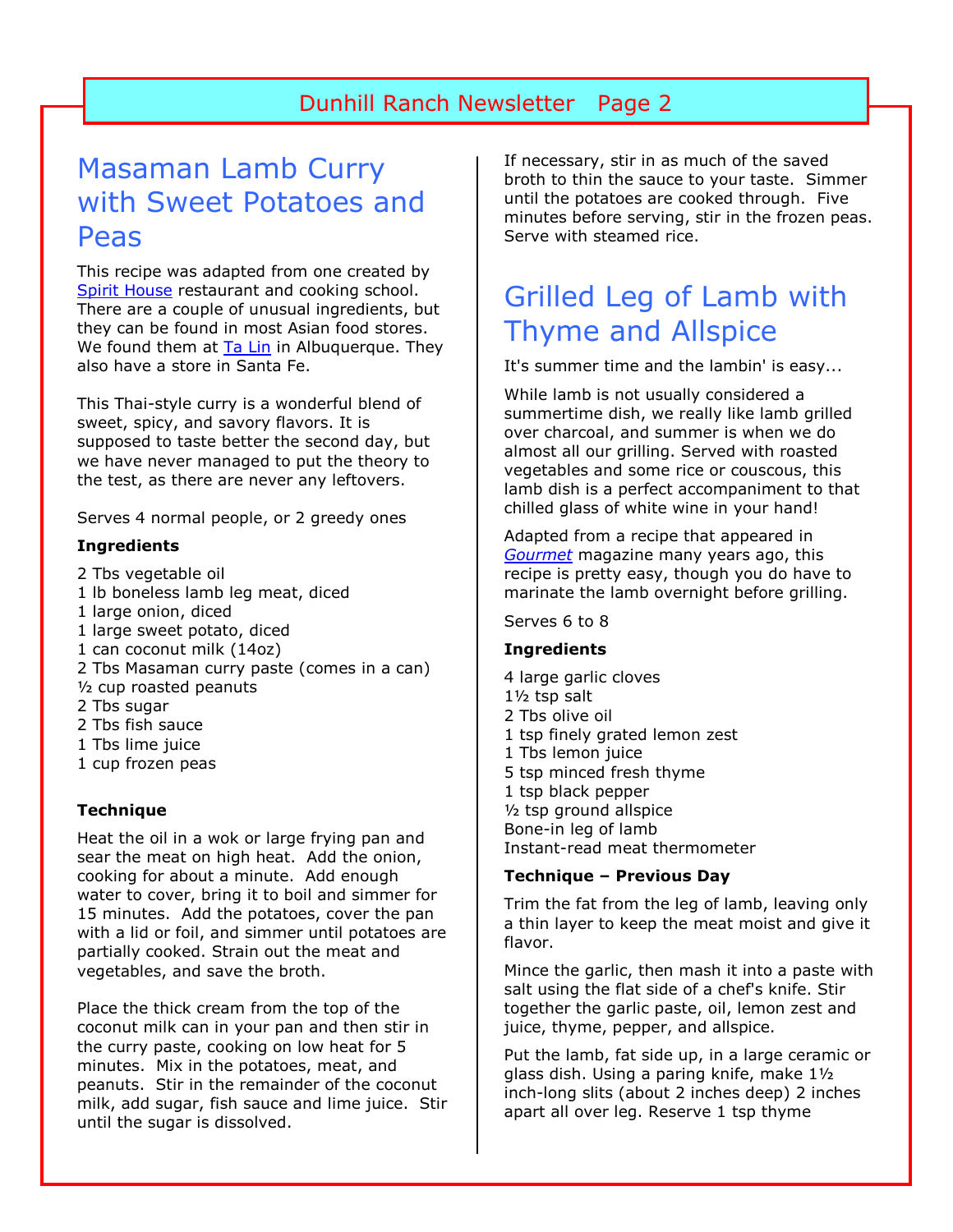mixture and stuff the remainder into slits, then rub the lamb all over with the reserved mixture. Cover the lamb, and leave it in the refrigerator for about 12 hours.

#### **Technique – Grilling Day**

Remove the lamb from the refrigerator and let it stand at room temperature for 30 minutes before grilling.

Prepare the grill for indirect-heat cooking over medium-hot charcoal (high heat for gas). If using a gas grill, preheat all burners on high, covered, 10 minutes, then turn off all burners except one.

Oil the grill rack, then grill the lamb over the coals (or burner) for a few minutes on each side until seared.

Move the lamb over the area with no coals (or over turned-off burner), with the grill covered, without turning, until an instant-read thermometer inserted into the thickest part of the roast registers 125°F for medium-rare. To maintain medium-hot charcoal, add more charcoal (about 2 cups) every 15 minutes.

Cooking time will vary depending on the heat of the fire and the size of the leg, but you can expect 1 to 1½ hours.

Let the lamb rest on a cutting board, uncovered, for 15-20 minutes before carving. Use this time to prepare some roasted vegetables and rice, and pour yourself another glass of wine!



### Where's the Beef?

We have been raising sheep at Dunhill Ranch for almost 20 years now, and we hope to

continue that tradition for many years to come. Occasionally, however, people have asked us whether we sell pasture-raised beef.

In addition, a lot of the latest science coming out of range management programs in the US indicates that mixed species grazing is a valuable tool for maintaining the health of Western rangelands. Our primary goal has always been to maintain the health of the land, and we were intrigued by the possibility of expanding the products that we offer our customers while improving the land at the same time.

This year we had the opportunity to purchase some very nice steers from a nearby rancher who, like us, refuses to use hormones, chemicals, or antibiotic-laced feed, and takes very good care of her land and animals. These steers were born on pasture, are being raised on pasture, and will never see a feedlot. We have plenty of grass this year, so they are growing rapidly. They get along well with the sheep, though it took Thor and Molly, our guardian dogs, a while to realize that those big black animals out in the middle of the field were not a threat.



Cattle on Pasture – Spring 2016

We hope to have pasture-raised beef ready for sale in December or early next year. We have not yet decided exactly which cuts of beef we will offering, but there will certainly be a good selection of roasts, steaks, and ground beef. If you are interested in purchasing some of this pasture raised beef, please drop us a line, and we'll contact you when the steers are ready to be processed.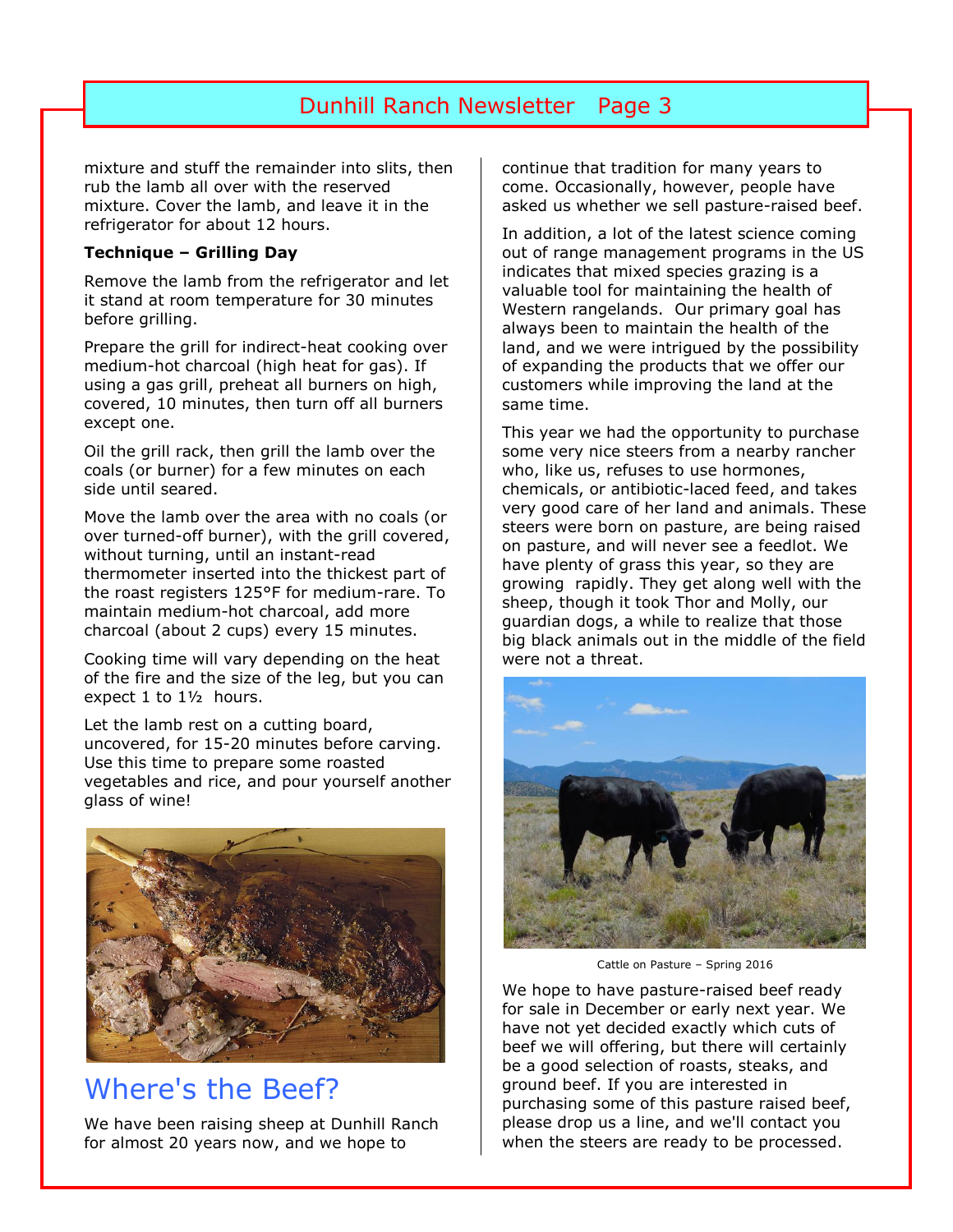#### *Meet Thor - 110 Pounds of Puppy– Continued.*

Northern New Mexico, and has adapted well to life at Dunhill Ranch.

The first thing that Thor had to learn was that he was member of the flock, albeit one with very large teeth and claws. This process takes months, but even before he got here, Thor had a pretty good start, since he was born in a field with lots of sheep around. Once he came to Dunhill Ranch, Thor was given his own small group of lambs to live with and he spent several weeks learning to live with young lambs. Pretty soon, he was clearly happy being "one of the gang" and it was time for the next lesson – manners.



Thor – What is this leash thing anyway?

One problem that often occurs when introducing a new guardian dog to a flock of sheep is that, once comfortable with the sheep, the dog can get quite exuberant in playing with "his" lambs. Chasing lambs, nipping at ears, tail pulling- it's all good fun when you are a puppy! Unfortunately, this results in tired, limping, bloody lambs- not a plus from the shepherd's point of view. The shepherd can make his displeasure known to the puppy when the puppy is caught in the act, but the shepherd is not always around, and puppies learn very quickly that "when the shepherd's away, the puppy can play!" Fortunately, there is a simple solution to this problem. Momma ewes are rather intolerant of any roughhousing with their lambs. Put a new momma and her lamb(s) in the pen with

the puppy and the puppy will figure out pretty quickly that he'd better behave unless he wants a schooling from momma!

Fresh from "momma-school", Thor also had to learn how to walk on a leash and get into a truck. Generally, guardian dogs don't spend much of their time away from the flock (it is, after all, a 24-hour a day job), but occasionally they have to be taken to the vet or up to the ranch house for a trim. Nothing is more difficult than trying to lift a 125 pound squirming bundle of fur into the back seat of a truck, so getting Thor to jump in on his own was a priority. Thor took to the leash very quickly, but required considerable encouragement before he decided that the truck was not totally evil.



Truck Training – One paw at a time.

The most important thing that Thor still has to learn is to stay with the flock unless there is a good reason not to do so. This is a tough one. It's Thor's job to stay near the sheep, but it's also his job to be familiar with his